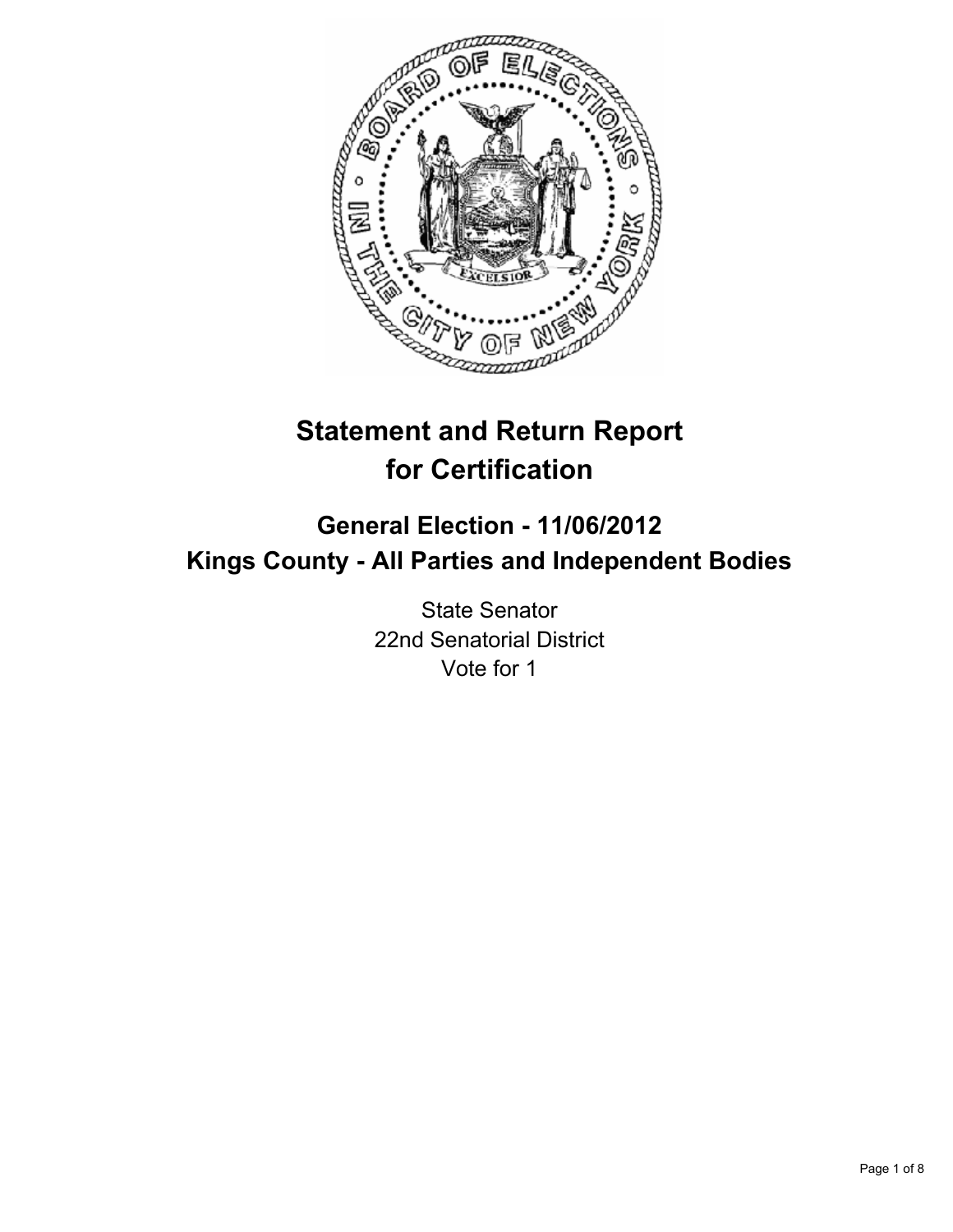

| <b>PUBLIC COUNTER</b>                                    | 4,442 |
|----------------------------------------------------------|-------|
| <b>EMERGENCY</b>                                         | 0     |
| ABSENTEE/MILITARY                                        | 145   |
| <b>FEDERAL</b>                                           | 52    |
| <b>SPECIAL PRESIDENTIAL</b>                              | 0     |
| <b>AFFIDAVIT</b>                                         | 417   |
| <b>Total Ballots</b>                                     | 5,056 |
| Less - Inapplicable Federal/Special Presidential Ballots | (52)  |
| <b>Total Applicable Ballots</b>                          | 5,004 |
| ANDREW S. GOUNARDES (DEMOCRATIC)                         | 1,500 |
| MARTIN J. GOLDEN (REPUBLICAN)                            | 2,455 |
| MARTIN J. GOLDEN (CONSERVATIVE)                          | 257   |
| ANDREW S. GOUNARDES (WORKING FAMILIES)                   | 82    |
| MARTIN J. GOLDEN (INDEPENDENCE)                          | 114   |
| ANTHONY WEINER (WRITE-IN)                                | 1     |
| EDMOND LEW (WRITE-IN)                                    | 1     |
| JEHIEL WINTERS (WRITE-IN)                                | 1     |
| THEODORE E. KRISCHER (WRITE-IN)                          | 3     |
| <b>Total Votes</b>                                       | 4,414 |
| Unrecorded                                               | 590   |

| <b>PUBLIC COUNTER</b>                                    | 7,635    |
|----------------------------------------------------------|----------|
| <b>EMERGENCY</b>                                         | 4        |
| ABSENTEE/MILITARY                                        | 224      |
| <b>FFDFRAL</b>                                           | 115      |
| <b>SPECIAL PRESIDENTIAL</b>                              | $\Omega$ |
| <b>AFFIDAVIT</b>                                         | 984      |
| <b>Total Ballots</b>                                     | 8,962    |
| Less - Inapplicable Federal/Special Presidential Ballots | (115)    |
| <b>Total Applicable Ballots</b>                          | 8,847    |
| ANDREW S. GOUNARDES (DEMOCRATIC)                         | 1,852    |
| MARTIN J. GOLDEN (REPUBLICAN)                            | 4,997    |
| MARTIN J. GOLDEN (CONSERVATIVE)                          | 437      |
| ANDREW S. GOUNARDES (WORKING FAMILIES)                   | 112      |
| MARTIN J. GOLDEN (INDEPENDENCE)                          | 151      |
| DAVID STOROBIN (WRITE-IN)                                | 2        |
| DERICK CARRASQUILLO (WRITE-IN)                           | 1        |
| JIMMY GOIWEDRAL (WRITE-IN)                               | 1        |
| SIMCHA FELDER (WRITE-IN)                                 | 1        |
| UNATTRIBUTABLE WRITE-IN (WRITE-IN)                       | 6        |
| <b>Total Votes</b>                                       | 7,560    |
| Unrecorded                                               | 1.287    |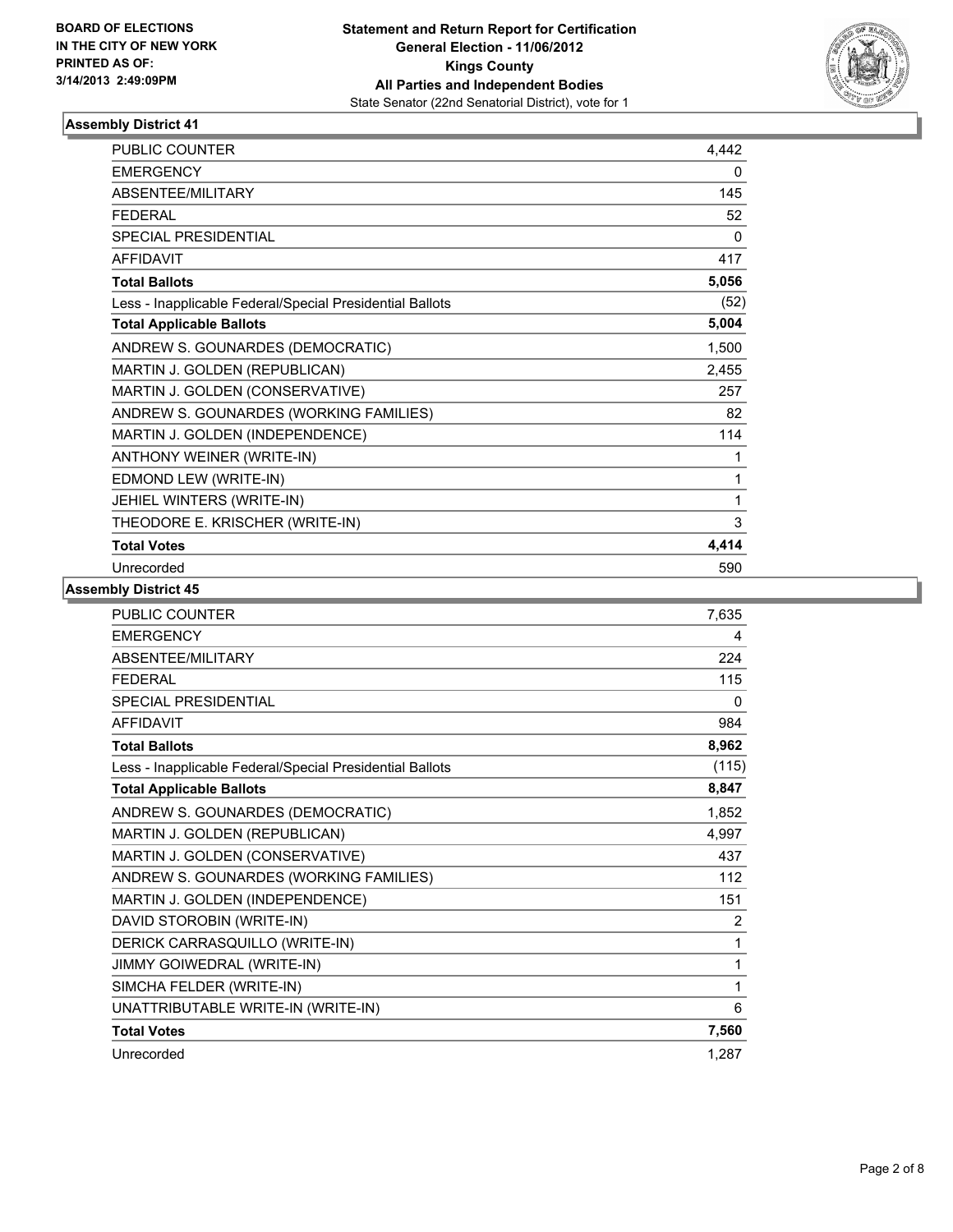

| <b>PUBLIC COUNTER</b>                                    | 16,476 |
|----------------------------------------------------------|--------|
| <b>EMERGENCY</b>                                         | 1      |
| ABSENTEE/MILITARY                                        | 532    |
| <b>FEDERAL</b>                                           | 116    |
| SPECIAL PRESIDENTIAL                                     | 0      |
| <b>AFFIDAVIT</b>                                         | 1,268  |
| <b>Total Ballots</b>                                     | 18,393 |
| Less - Inapplicable Federal/Special Presidential Ballots | (116)  |
| <b>Total Applicable Ballots</b>                          | 18,277 |
| ANDREW S. GOUNARDES (DEMOCRATIC)                         | 7,455  |
| MARTIN J. GOLDEN (REPUBLICAN)                            | 7,554  |
| MARTIN J. GOLDEN (CONSERVATIVE)                          | 1,094  |
| ANDREW S. GOUNARDES (WORKING FAMILIES)                   | 520    |
| MARTIN J. GOLDEN (INDEPENDENCE)                          | 412    |
| COLIN BEAVAN (WRITE-IN)                                  | 1      |
| MAR CHAE (WRITE-IN)                                      | 1      |
| UNATTRIBUTABLE WRITE-IN (WRITE-IN)                       | 8      |
| <b>Total Votes</b>                                       | 17,045 |
| Unrecorded                                               | 1,232  |

| <b>PUBLIC COUNTER</b>                                    | 9,346    |
|----------------------------------------------------------|----------|
| <b>EMERGENCY</b>                                         | 0        |
| <b>ABSENTEE/MILITARY</b>                                 | 261      |
| <b>FFDFRAL</b>                                           | 59       |
| <b>SPECIAL PRESIDENTIAL</b>                              | $\Omega$ |
| <b>AFFIDAVIT</b>                                         | 819      |
| <b>Total Ballots</b>                                     | 10,485   |
| Less - Inapplicable Federal/Special Presidential Ballots | (59)     |
| <b>Total Applicable Ballots</b>                          | 10,426   |
| ANDREW S. GOUNARDES (DEMOCRATIC)                         | 3,889    |
| MARTIN J. GOLDEN (REPUBLICAN)                            | 4,230    |
| MARTIN J. GOLDEN (CONSERVATIVE)                          | 420      |
| ANDREW S. GOUNARDES (WORKING FAMILIES)                   | 202      |
| MARTIN J. GOLDEN (INDEPENDENCE)                          | 229      |
| CARMINE J. GUIGA (WRITE-IN)                              | 1        |
| DAVID LETTERMAN (WRITE-IN)                               | 1        |
| DAVID STOROBIN (WRITE-IN)                                | 1        |
| MICHAEL DESANTO (WRITE-IN)                               | 1        |
| UNATTRIBUTABLE WRITE-IN (WRITE-IN)                       | 3        |
| <b>Total Votes</b>                                       | 8,977    |
| Unrecorded                                               | 1,449    |
|                                                          |          |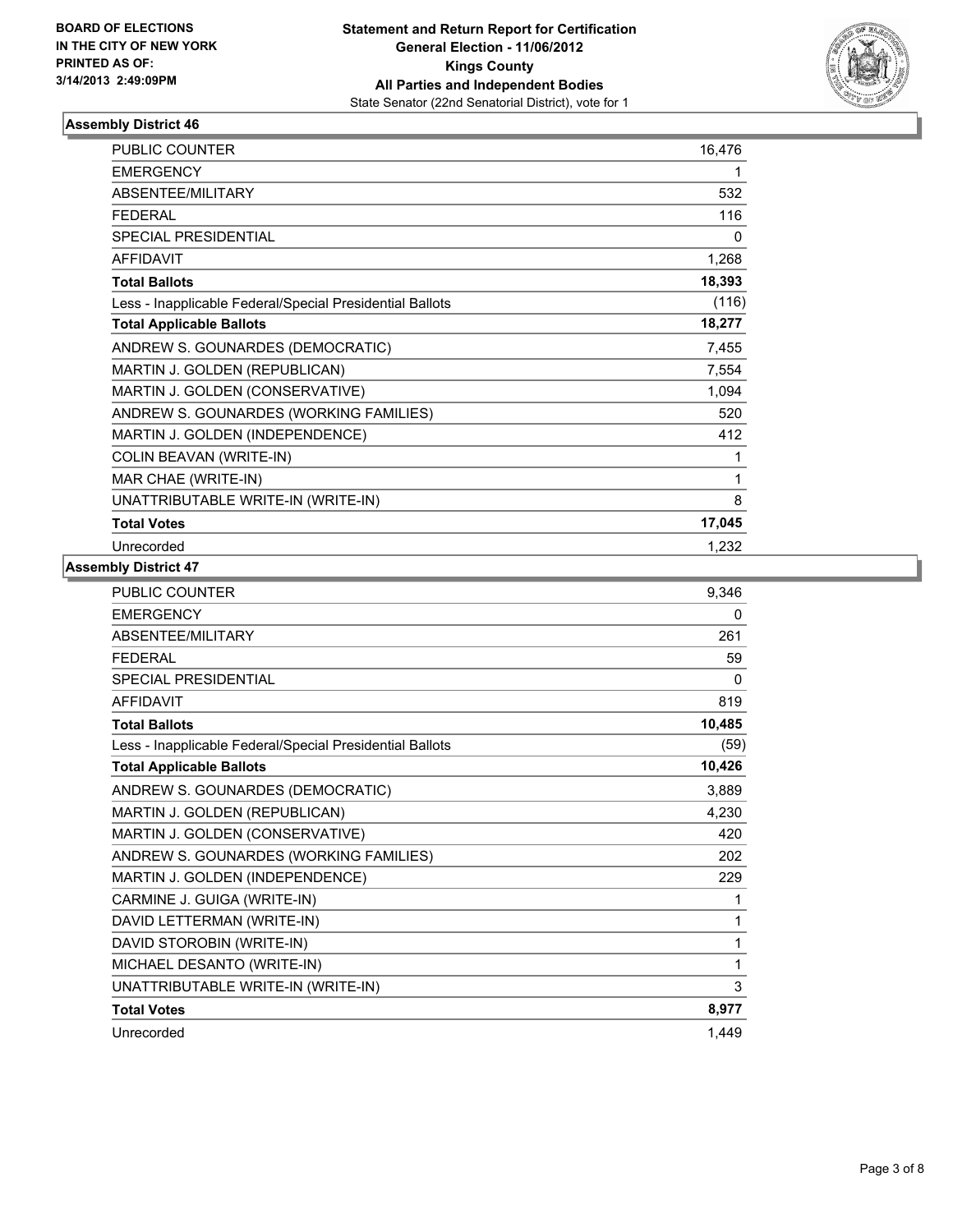

| <b>PUBLIC COUNTER</b>                                    | 3,068          |
|----------------------------------------------------------|----------------|
| <b>EMERGENCY</b>                                         | 0              |
| ABSENTEE/MILITARY                                        | 86             |
| <b>FEDERAL</b>                                           | 127            |
| <b>SPECIAL PRESIDENTIAL</b>                              | 0              |
| <b>AFFIDAVIT</b>                                         | 233            |
| <b>Total Ballots</b>                                     | 3,514          |
| Less - Inapplicable Federal/Special Presidential Ballots | (127)          |
| <b>Total Applicable Ballots</b>                          | 3,387          |
| ANDREW S. GOUNARDES (DEMOCRATIC)                         | 672            |
| MARTIN J. GOLDEN (REPUBLICAN)                            | 1,921          |
| MARTIN J. GOLDEN (CONSERVATIVE)                          | 237            |
| ANDREW S. GOUNARDES (WORKING FAMILIES)                   | 32             |
| MARTIN J. GOLDEN (INDEPENDENCE)                          | 55             |
| DAVID STOROBIN (WRITE-IN)                                | 1              |
| ELI MANNING (WRITE-IN)                                   | 1              |
| SIMCHA FELDER (WRITE-IN)                                 | $\overline{2}$ |
| UNATTRIBUTABLE WRITE-IN (WRITE-IN)                       | $\overline{2}$ |
| <b>Total Votes</b>                                       | 2,923          |
| Unrecorded                                               | 464            |

| <b>PUBLIC COUNTER</b>                                    | 10,788         |
|----------------------------------------------------------|----------------|
| <b>EMERGENCY</b>                                         | 0              |
| <b>ABSENTEE/MILITARY</b>                                 | 307            |
| <b>FEDERAL</b>                                           | 53             |
| SPECIAL PRESIDENTIAL                                     | 0              |
| <b>AFFIDAVIT</b>                                         | 970            |
| <b>Total Ballots</b>                                     | 12,118         |
| Less - Inapplicable Federal/Special Presidential Ballots | (53)           |
| <b>Total Applicable Ballots</b>                          | 12,065         |
| ANDREW S. GOUNARDES (DEMOCRATIC)                         | 4,660          |
| MARTIN J. GOLDEN (REPUBLICAN)                            | 4,800          |
| MARTIN J. GOLDEN (CONSERVATIVE)                          | 619            |
| ANDREW S. GOUNARDES (WORKING FAMILIES)                   | 261            |
| MARTIN J. GOLDEN (INDEPENDENCE)                          | 244            |
| UNATTRIBUTABLE WRITE-IN (WRITE-IN)                       | $\overline{2}$ |
| <b>Total Votes</b>                                       | 10,586         |
| Unrecorded                                               | 1,479          |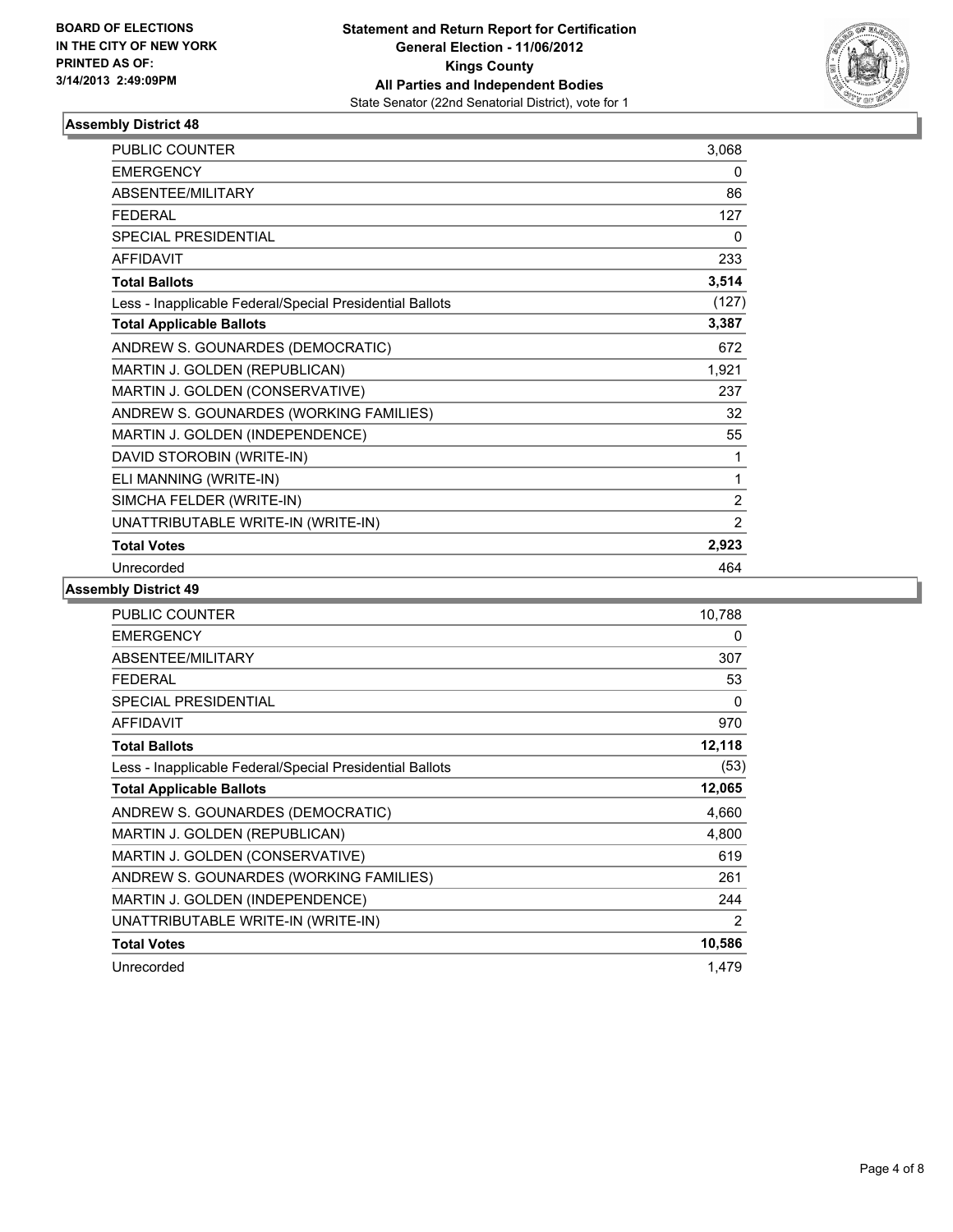

| <b>PUBLIC COUNTER</b>                                    | 1,665 |
|----------------------------------------------------------|-------|
| <b>EMERGENCY</b>                                         | 0     |
| <b>ABSENTEE/MILITARY</b>                                 | 57    |
| FEDERAL                                                  | 12    |
| SPECIAL PRESIDENTIAL                                     | 0     |
| <b>AFFIDAVIT</b>                                         | 113   |
| <b>Total Ballots</b>                                     | 1,847 |
| Less - Inapplicable Federal/Special Presidential Ballots | (12)  |
| <b>Total Applicable Ballots</b>                          | 1,835 |
| ANDREW S. GOUNARDES (DEMOCRATIC)                         | 923   |
| MARTIN J. GOLDEN (REPUBLICAN)                            | 566   |
| MARTIN J. GOLDEN (CONSERVATIVE)                          | 89    |
| ANDREW S. GOUNARDES (WORKING FAMILIES)                   | 77    |
| MARTIN J. GOLDEN (INDEPENDENCE)                          | 41    |
| UNATTRIBUTABLE WRITE-IN (WRITE-IN)                       | 1     |
| <b>Total Votes</b>                                       | 1,697 |
| Unrecorded                                               | 138   |

| <b>PUBLIC COUNTER</b>                                    | 5,154 |
|----------------------------------------------------------|-------|
| <b>EMERGENCY</b>                                         | 0     |
| ABSENTEE/MILITARY                                        | 201   |
| <b>FEDERAL</b>                                           | 20    |
| SPECIAL PRESIDENTIAL                                     | 0     |
| <b>AFFIDAVIT</b>                                         | 414   |
| <b>Total Ballots</b>                                     | 5,789 |
| Less - Inapplicable Federal/Special Presidential Ballots | (20)  |
| <b>Total Applicable Ballots</b>                          | 5,769 |
| ANDREW S. GOUNARDES (DEMOCRATIC)                         | 1,555 |
| MARTIN J. GOLDEN (REPUBLICAN)                            | 2,983 |
| MARTIN J. GOLDEN (CONSERVATIVE)                          | 471   |
| ANDREW S. GOUNARDES (WORKING FAMILIES)                   | 112   |
| MARTIN J. GOLDEN (INDEPENDENCE)                          | 171   |
| ARTHOR H. ROSS (WRITE-IN)                                | 1     |
| PHILLIP J. FRY (WRITE-IN)                                | 1     |
| <b>Total Votes</b>                                       | 5,294 |
| Unrecorded                                               | 475   |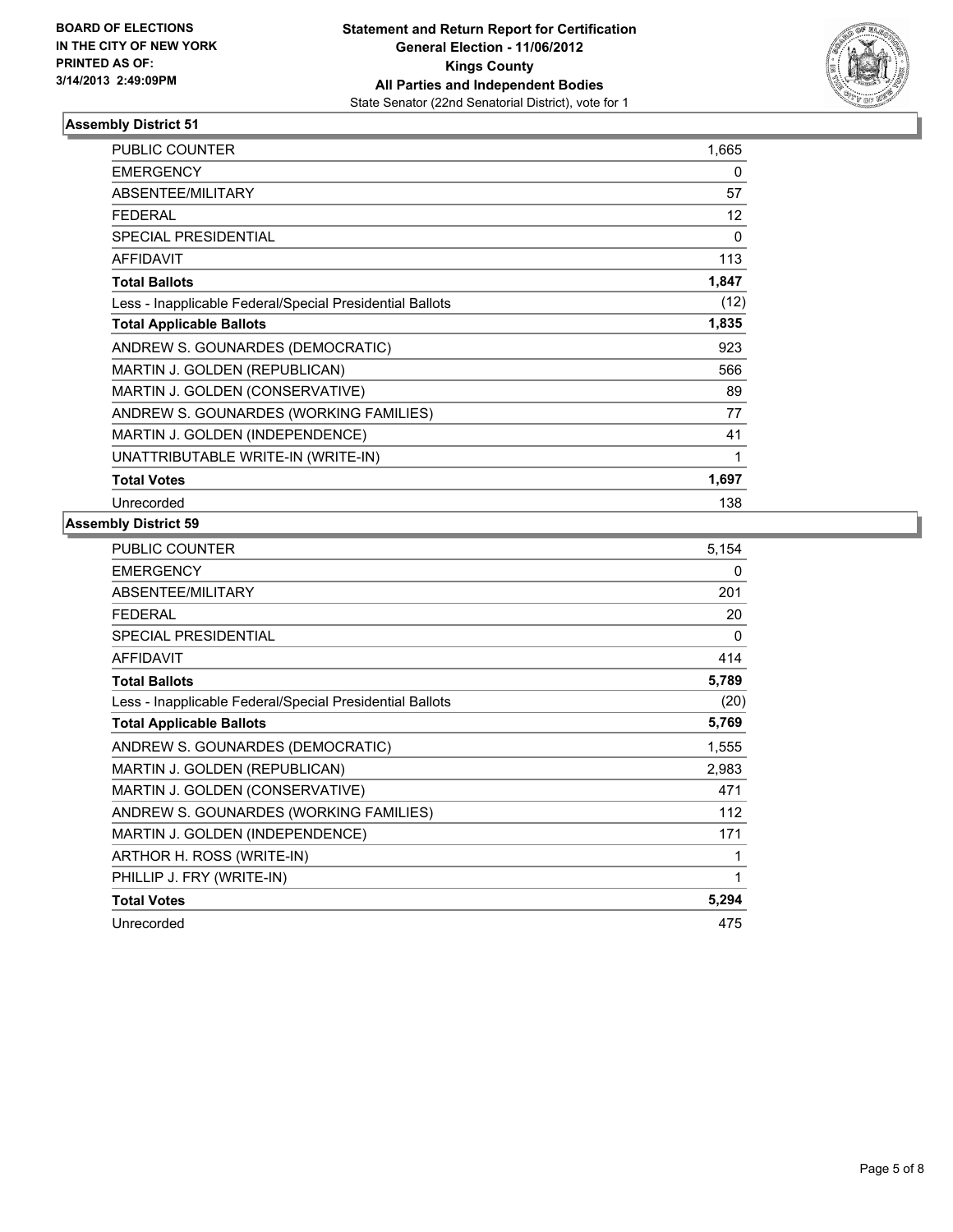

| <b>PUBLIC COUNTER</b>                                    | 8,088 |
|----------------------------------------------------------|-------|
| <b>EMERGENCY</b>                                         | 0     |
| ABSENTEE/MILITARY                                        | 239   |
| <b>FEDERAL</b>                                           | 67    |
| SPECIAL PRESIDENTIAL                                     | 0     |
| <b>AFFIDAVIT</b>                                         | 514   |
| <b>Total Ballots</b>                                     | 8,908 |
| Less - Inapplicable Federal/Special Presidential Ballots | (67)  |
| <b>Total Applicable Ballots</b>                          | 8,841 |
| ANDREW S. GOUNARDES (DEMOCRATIC)                         | 4,019 |
| MARTIN J. GOLDEN (REPUBLICAN)                            | 3,268 |
| MARTIN J. GOLDEN (CONSERVATIVE)                          | 554   |
| ANDREW S. GOUNARDES (WORKING FAMILIES)                   | 320   |
| MARTIN J. GOLDEN (INDEPENDENCE)                          | 215   |
| ALAN GALLO (WRITE-IN)                                    | 1     |
| ANDREN GUANARDES1 (WRITE-IN)                             | 1     |
| DOUGLAS DIKIJIAN (WRITE-IN)                              | 2     |
| KRISTEN E. GILLIBRAND (WRITE-IN)                         | 2     |
| <b>Total Votes</b>                                       | 8,382 |
| Unrecorded                                               | 459   |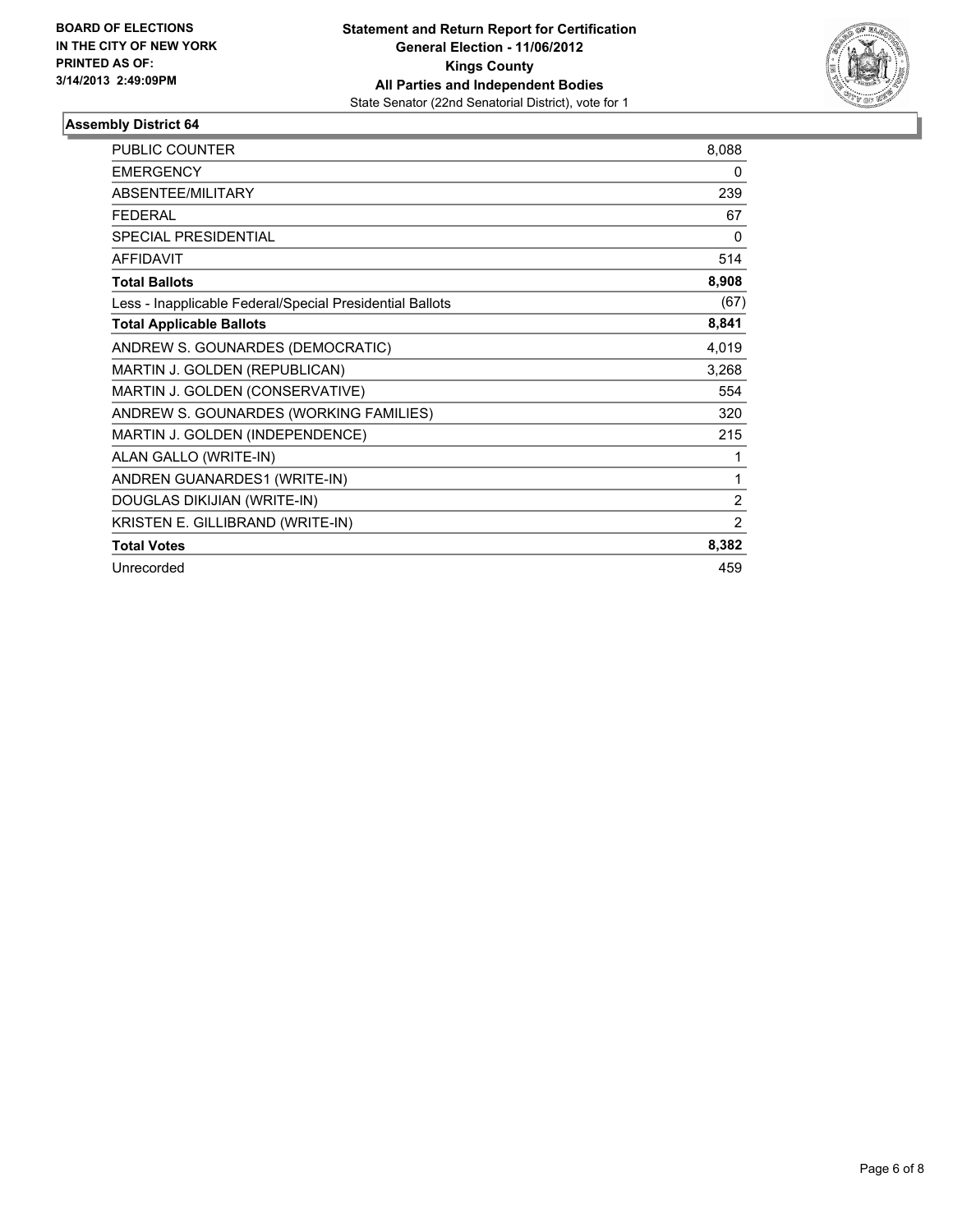

#### **Total for State Senator (22nd Senatorial District) - Kings County**

| <b>PUBLIC COUNTER</b>                                    | 66,662         |
|----------------------------------------------------------|----------------|
| <b>EMERGENCY</b>                                         | 5              |
| ABSENTEE/MILITARY                                        | 2,052          |
| <b>FEDERAL</b>                                           | 621            |
| <b>SPECIAL PRESIDENTIAL</b>                              | 0              |
| <b>AFFIDAVIT</b>                                         | 5,732          |
| <b>Total Ballots</b>                                     | 75,072         |
| Less - Inapplicable Federal/Special Presidential Ballots | (621)          |
| <b>Total Applicable Ballots</b>                          | 74,451         |
| ANDREW S. GOUNARDES (DEMOCRATIC)                         | 26,525         |
| MARTIN J. GOLDEN (REPUBLICAN)                            | 32,774         |
| MARTIN J. GOLDEN (CONSERVATIVE)                          | 4,178          |
| ANDREW S. GOUNARDES (WORKING FAMILIES)                   | 1,718          |
| MARTIN J. GOLDEN (INDEPENDENCE)                          | 1,632          |
| ALAN GALLO (WRITE-IN)                                    | 1              |
| ANDREN GUANARDES1 (WRITE-IN)                             | 1              |
| ANTHONY WEINER (WRITE-IN)                                | 1              |
| ARTHOR H. ROSS (WRITE-IN)                                | 1              |
| CARMINE J. GUIGA (WRITE-IN)                              | 1              |
| COLIN BEAVAN (WRITE-IN)                                  | 1              |
| DAVID LETTERMAN (WRITE-IN)                               | 1              |
| DAVID STOROBIN (WRITE-IN)                                | 4              |
| DERICK CARRASQUILLO (WRITE-IN)                           | 1              |
| DOUGLAS DIKIJIAN (WRITE-IN)                              | $\overline{c}$ |
| EDMOND LEW (WRITE-IN)                                    | 1              |
| ELI MANNING (WRITE-IN)                                   | 1              |
| JEHIEL WINTERS (WRITE-IN)                                | 1              |
| JIMMY GOIWEDRAL (WRITE-IN)                               | 1              |
| KRISTEN E. GILLIBRAND (WRITE-IN)                         | 2              |
| MAR CHAE (WRITE-IN)                                      | 1              |
| MICHAEL DESANTO (WRITE-IN)                               | 1              |
| PHILLIP J. FRY (WRITE-IN)                                | 1              |
| SIMCHA FELDER (WRITE-IN)                                 | 3              |
| THEODORE E. KRISCHER (WRITE-IN)                          | 3              |
| UNATTRIBUTABLE WRITE-IN (WRITE-IN)                       | 22             |
| <b>Total Votes</b>                                       | 66,878         |
| Unrecorded                                               | 7,573          |